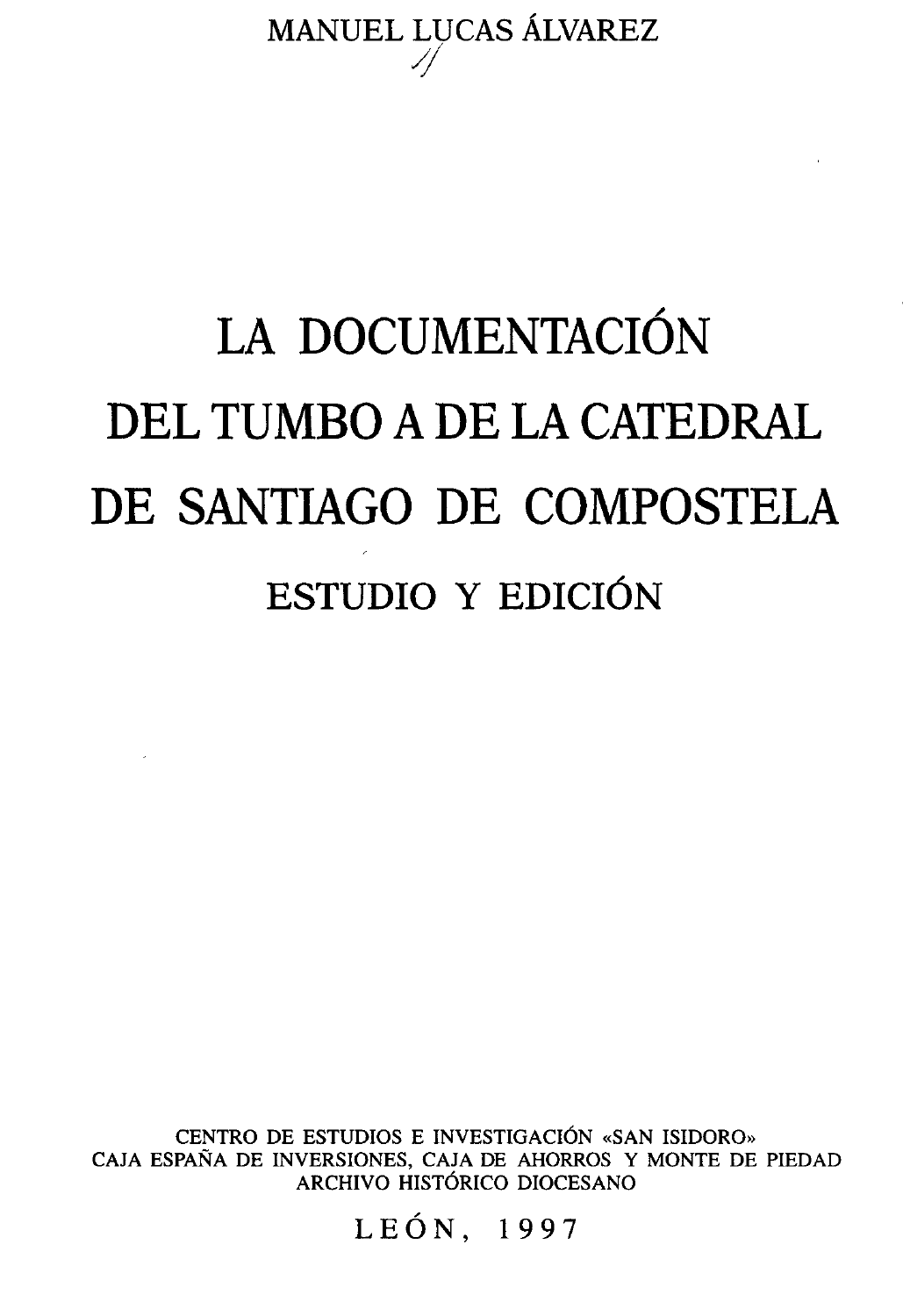## ÍNDICE GENERAL

 $\overline{a}$ 

| JUSTIFICACIÓN PRELIMINAR, por Manuel C. Díaz y Díaz                   | 7  |
|-----------------------------------------------------------------------|----|
|                                                                       | 9  |
| 1.                                                                    | 11 |
| $\mathfrak{2}$ .                                                      | 13 |
| 3.                                                                    | 25 |
| PRIMERA PARTE                                                         |    |
| $\mathbf{I}$                                                          | 29 |
| $\mathbf{1}$ .                                                        | 29 |
| 2.<br>EL «TUMBO A» DE LA CATEDRAL DE SANTIAGO                         | 29 |
| a)                                                                    | 30 |
| b)                                                                    | 34 |
| c)                                                                    | 35 |
| EL MANUSCRITO 82-1-13 DE LA BIBLIOTECA CAPITULAR DE<br>3 <sub>1</sub> |    |
|                                                                       | 36 |
| CHARTULARUM AC DIPLOMATUM S.A. COMPOSTELLANAE EC-<br>4.               |    |
|                                                                       | 38 |
| EL «TUMBO B» DE LA CATEDRAL DE SANTIAGO<br>5.                         | 40 |
| 6.<br>EL «TUMBO C» DE LA CATEDRAL DE SANTIAGO                         | 41 |
| TUMBILLO DE TABLAS, PRIVILEGIOS Y CONCORDIAS<br>7.                    | 41 |
| EL «TUMBO COLORADO». UNA FUENTE DOCUMENTAL PER-<br>8.                 |    |
|                                                                       | 42 |
| 9.                                                                    | 43 |